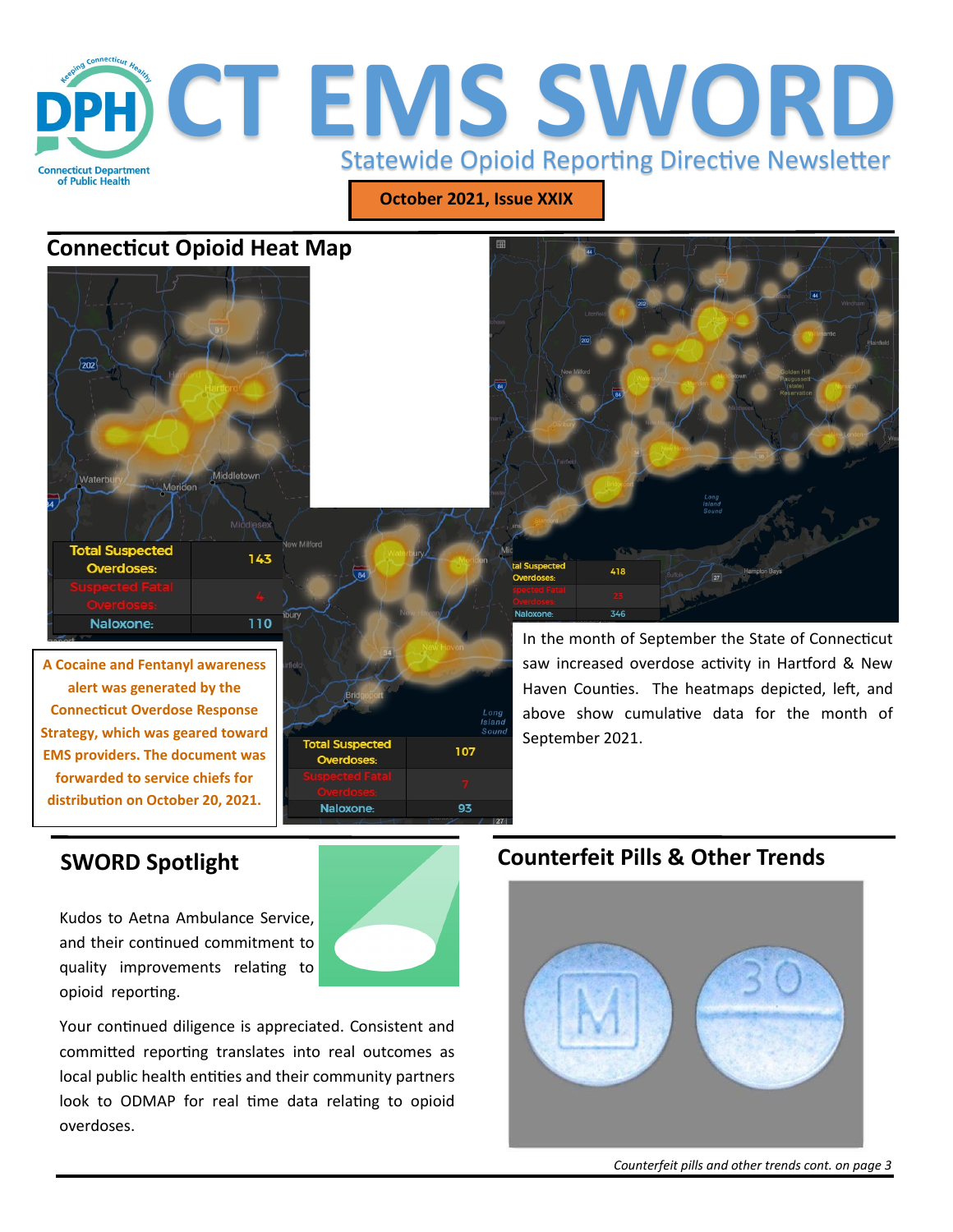

Left: < Total count of emergency department visits related to suspected overdoses with any opioid\*. This data shows counts for **September 2021** for the state of Connecticut.

Right: > Total count of emergency department visits related to suspected overdoses with any opioid\*. This data shows total counts for the **previous 90 days** for the state of Connecticut.



*Data, above, represents the total count of emergency department visits (Syndromic Surveillance) related to prescription and illicit opioid drug overdoses. Data reflects overdoses based on town/city resident. It does not include non-resident overdoses. Data subject to change.* 



*\*Suspected overdoses involving any opioid include prescription and illicit opioids.*

#### **SWORD Statewide Reporting September 2021**

In the month of September 2021, there were 419 calls to the Connecticut Poison Control Center (CPCC) for SWORD. Of these calls, 396 were non-fatal and 23 resulted in fatalities. There were 347 total naloxone administrations: 181 nonfatal multiple doses of naloxone administered, 156 non-fatal single dose naloxone, and 54 non-fatal with no naloxone administered. There were five (5) non-fatal with "unknown" naloxone administered. Of the 23 fatalities, six (6) received multiple doses of naloxone, four (4) received single dose, and five (5) with no naloxone administered, and none (0) were unknown.

The 419 cases involved suspected overdoses from all of our counties: Fairfield (75), Hartford (143), Litchfield (15), Middlesex (22), New Haven (107), New London (43), Tolland (2), and Windham (12).

| *Numbers subject to change |  |  |
|----------------------------|--|--|
|----------------------------|--|--|

\*Numbers subject to change **\*TIP: Store the CPCC number in your cell for ease of use! 1-800-222-1222**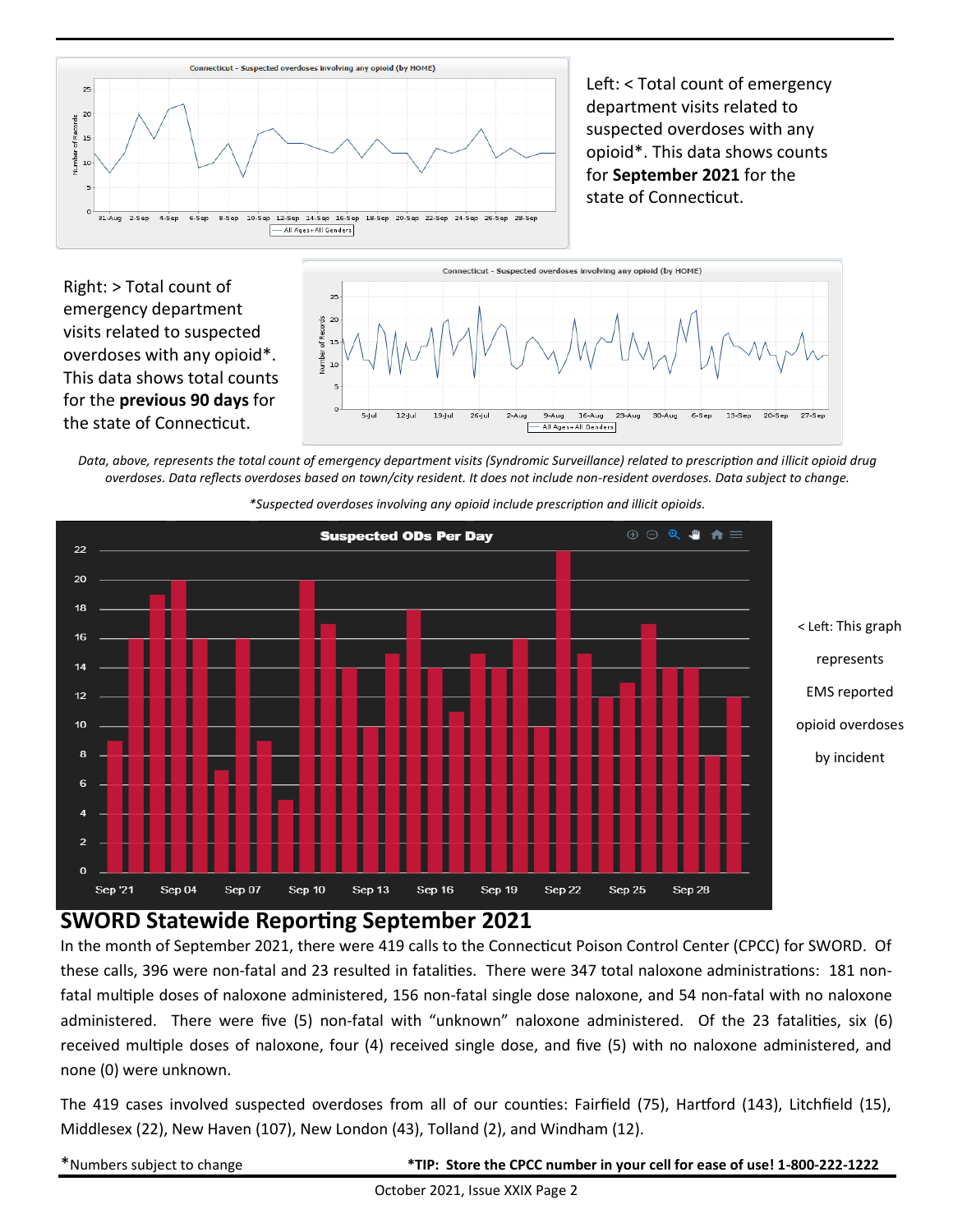# **Data a Deeper Dive**

#### Coun*terfeit Pills & Other Trends cont.*

In our July newsletter, we reported a small shift in opioid overdoses caused by powdered heroin/ fentanyl to overdoses attributable to prescription pills. We speculated this was caused by increasing numbers of counterfeit pills that rather than including the pharmaceutical ingredients were merely fentanyl with adulterants. Drug dealers are now increasingly pressing fentanyl into dies of legitimate pills such as oxycodone, Percocet and Xanax. Our EMS SWORD reports frequently contain cases of people buying these pills on the street and/ or online and suffering overdoses despite using their normal amount. The problem of course is without quality control, a counterfeit pill can easily contain everything from no active ingredient to several times a lethal dose. Each pill is a potential Russian Roulette bullet to the users head.

On September 27, 2021 the Drug Enforcement Administration issued a rare public safety alert on the increase of fake prescription pills containing fentanyl, which they said have been seized in every state in the union, including a recent large seizure in Connecticut of fake Oxycodone 30 mg pills.

"The United States is facing an unprecedented crisis of overdose deaths fueled by illegally manufactured fentanyl and methamphetamine," said Anne Milgram, Administrator of the Drug Enforcement Administration. "Counterfeit pills that contain these dangerous and extremely addictive drugs are more lethal and more accessible than ever before. In fact, DEA lab analyses reveal that two out of every five fake pills with fentanyl contain a potentially lethal dose. DEA is focusing resources on taking down the violent drug traffickers causing the greatest harm and posing the greatest threat to the safety and health of Americans. Today, we are alerting the public to this danger so that people have the information they need to protect themselves."

When encountering a suspected overdose involving prescription pills not purchased from a legitimate pharmacy, please advise your patients of the dangers of counterfeit pills, stress the need to never use alone and always have naloxone present. And remember to always report suspected opioid overdoses to SWORD by calling Connecticut Poison Control at 1-800-222-1222 or 860-679-3456 for those with out-of-state cell phones.



October 2021, Issue XXIX Page 3